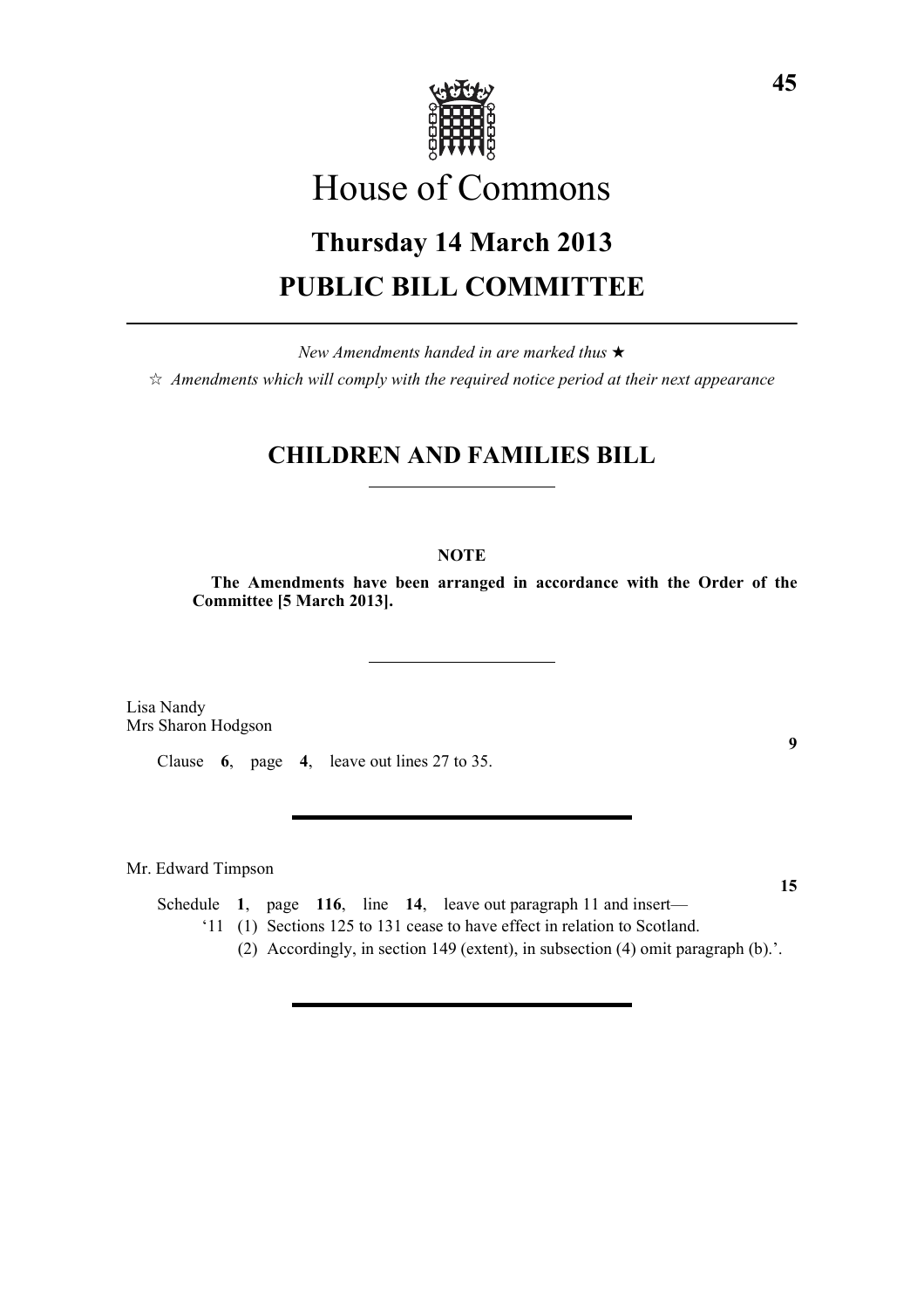| Lisa Nandy<br>Mrs Sharon Hodgson | 10                                                                                                                                                                                                                                                                                                                                                                                        |
|----------------------------------|-------------------------------------------------------------------------------------------------------------------------------------------------------------------------------------------------------------------------------------------------------------------------------------------------------------------------------------------------------------------------------------------|
| (2A)                             | Clause 7, page 5, line 27, at end insert—<br>In subsection $(1)$ , after paragraph $(d)$ insert—<br>"(e) his siblings (whether of the whole or half blood).".'.                                                                                                                                                                                                                           |
| Mr Edward Timpson                | 16                                                                                                                                                                                                                                                                                                                                                                                        |
|                                  | Clause $8$ , page $7$ , line $46$ , at end insert—                                                                                                                                                                                                                                                                                                                                        |
| (3A)                             | In section 96(3) of that Act (section 95 does not prohibit payment of legal or<br>medical expenses in connection with applications under section 26 etc) after "26"<br>insert ", 51A".                                                                                                                                                                                                    |
| (3B)                             | In section $1(1)$ of the Family Law Act 1986 (orders which are Part 1 orders) after<br>paragraph (ab) insert—<br>an order made under section 51A of the Adoption and Children<br>" $(ac)$<br>Act 2002 (post-adoption contact), other than an order varying or<br>revoking such an order;".                                                                                                |
| (3C)                             | In section 2 of that Act (jurisdiction of courts in England and Wales to make Part<br>1 orders: pre-conditions) after subsection (2B) insert—                                                                                                                                                                                                                                             |
|                                  | A court in England and Wales shall not have jurisdiction to make an order<br>" $(2C)$<br>under section 51A of the Adoption and Children Act 2002 unless-<br>it has jurisdiction under the Council Regulation or the Hague<br>(a)<br>Convention, or<br>neither the Council Regulation nor the Hague Convention<br>(b)<br>applies but the condition in section 3 of this Act is satisfied." |
| Mr Edward Timpson                | 17                                                                                                                                                                                                                                                                                                                                                                                        |
| Clause                           | 8, page 8, line 4, at end insert—                                                                                                                                                                                                                                                                                                                                                         |

- '(5) In section 17(4) of the Armed Forces Act 1991 (persons to be given notice of application for service family child assessment order) before paragraph (e) insert—
	- "(db) any person in whose favour an order under section 51A of the Adoption and Children Act 2002 (post-adoption contact) is in force with respect to the child;".
- (6) In section 18(7) of that Act (persons who may apply to vary or discharge a service family child assessment order) before paragraph (e) insert—
	- "(db) any person in whose favour an order under section 51A of the Adoption and Children Act 2002 (post-adoption contact) is in force with respect to the child;".
- (7) In section 20(8) of that Act (persons who are to be allowed reasonable contact with a child subject to a protection order) before paragraph (d) insert—
	- "(cb) any person in whose favour an order under section 51A of the Adoption and Children Act 2002 (post-adoption contact) is in force with respect to the child;".
- (8) In section 22A(7) of that Act (persons who are to be allowed reasonable contact with a child in service police protection) before paragraph (d) insert—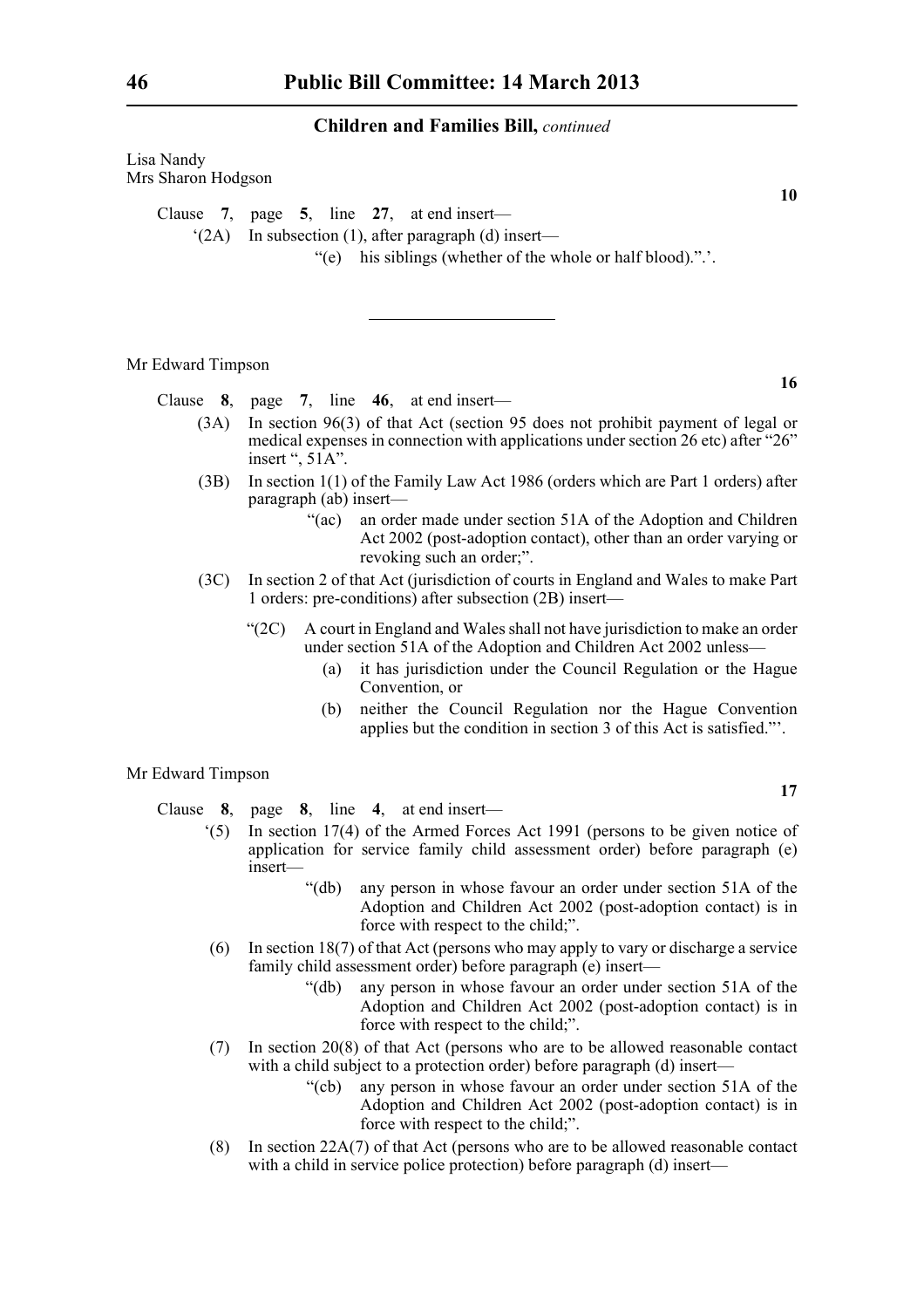"(cb) any person in whose favour an order under section 51A of the Adoption and Children Act 2002 (post-adoption contact) is in force with respect to the child,".'.

#### Bill Esterson

Clause **9**, page **8**, line **15**, at end add—

'(3D) A person appointed by a local authority under subsection (3B) shall be responsible for oversight of the way in which pupil premium for children looked after by that authority is spent.'.

#### Lisa Nandy Mrs Sharon Hodgson

Clause **9**, page **8**, line **15**, at end add—

- '(3D) A person appointed by a local authority under subsection (3B) is reponsible for promoting the educational attainment of children in all schools in the local authority area receiving public funding, including Academies.
- (3E) A person appointed by a local authority under subsection (3B) has responsibility for allocating the pupil premium for the education of looked after children paid to the local authority pursuant to section 14 of the Education Act 2002.'.

Lisa Nandy Sharon Hodgson

> Clause **10**, page **8**, line **20**, at end insert 'unless in the view of the court it is unreasonable to do so'.

Lisa Nandy Sharon Hodgson

> Clause **10**, page **8**, line **34**, at end insert '"approved mediator" means a mediator who satisfies such training and quality assurance standards as the Lord Chancellor may by regulations specify;'.

Lisa Nandy Sharon Hodgson

Clause **10**, page **8**, line **36**, after 'held', insert 'with an approved mediator'.

**18**

**2**

**19**

**20**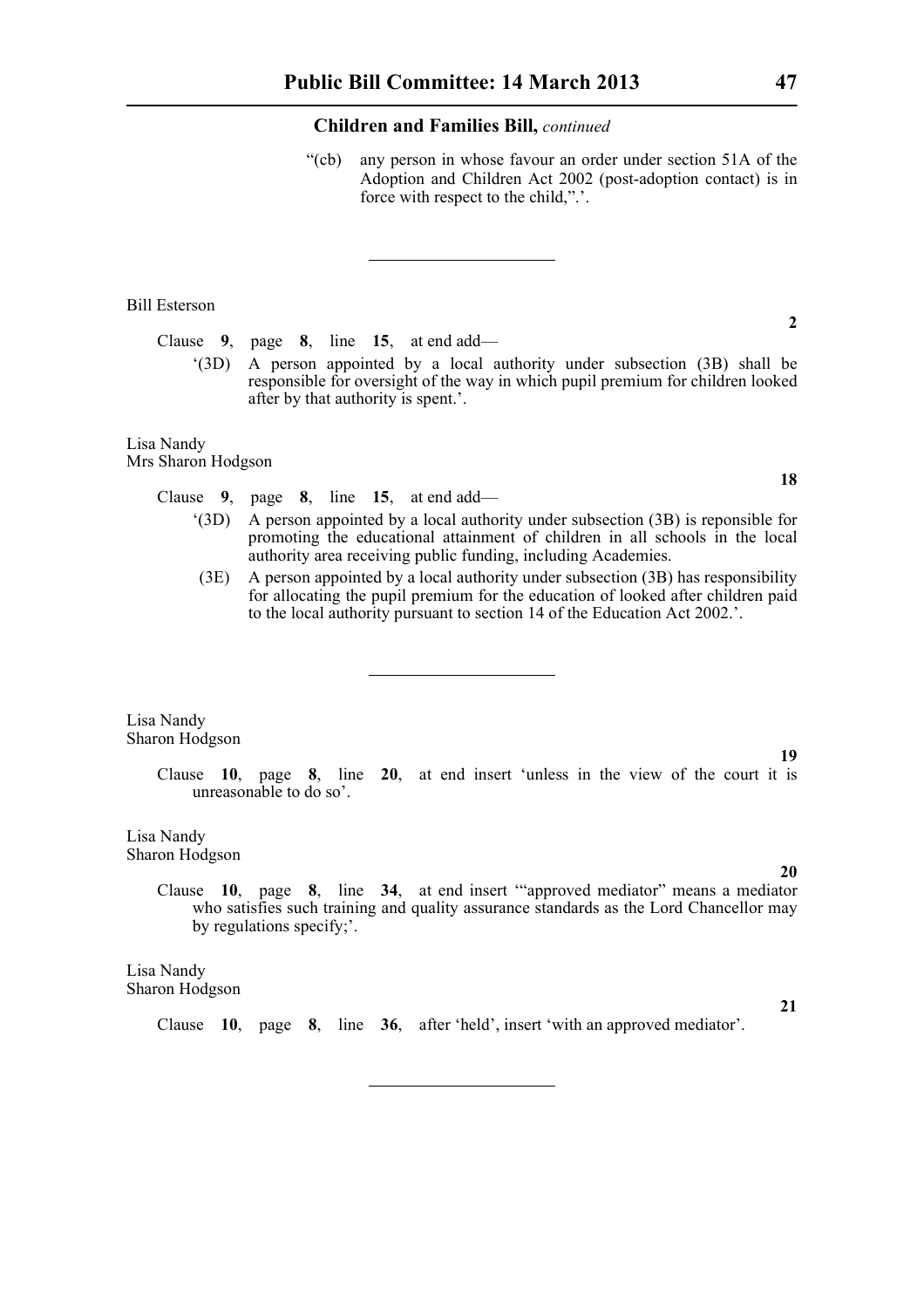| Lisa Nandy<br>Sharon Hodgson                                                                                                                                                                                                                                                                                           |
|------------------------------------------------------------------------------------------------------------------------------------------------------------------------------------------------------------------------------------------------------------------------------------------------------------------------|
| 23<br>Clause 11, page 9, line 17, at end insert-<br>"Involvement" means any kind of direct or indirect involvement that promotes<br>$^{\circ}$ (2B)<br>the welfare of the child, but shall not be taken to mean any particular division of<br>a child's time.'.                                                        |
| Lisa Nandy<br>Sharon Hodgson                                                                                                                                                                                                                                                                                           |
| 22<br>Page 9, line 11, leave out Clause 11.                                                                                                                                                                                                                                                                            |
| Lisa Nandy<br>Sharon Hodgson                                                                                                                                                                                                                                                                                           |
| 24<br>Clause $12$ , page 9, leave out lines 38 to 41, and insert—<br>with whom a child is to-<br>(a)<br>(i)<br>live,<br>spend time, or<br>(ii)<br>otherwise have contact; and<br>(iii)<br>when, with any person, a child is to-<br>(b)<br>(i)<br>live,<br>spend time, or<br>(ii)<br>otherwise have contact.'.<br>(iii) |
| Lisa Nandy<br>Sharon Hodgson                                                                                                                                                                                                                                                                                           |
| 25<br>Clause 12, page 9, line 42, at end add—<br>"Rights of custody" under the Hague Convention are determined by an order<br>(5)<br>made under subsection $(3)(a)(i)$ .                                                                                                                                               |
| Lisa Nandy<br>Sharon Hodgson                                                                                                                                                                                                                                                                                           |
| 26<br>13, page 10, line 14, leave out subsection $(5)$ .<br>Clause                                                                                                                                                                                                                                                     |
| Lisa Nandy<br>Sharon Hodgson                                                                                                                                                                                                                                                                                           |

Clause **13**, page **10**, line **15**, at end insert— '(5A) The court shall raise with the parties at the first hearing the issue of whether the use of expert evidence is likely to be necessary in the proceedings and shall have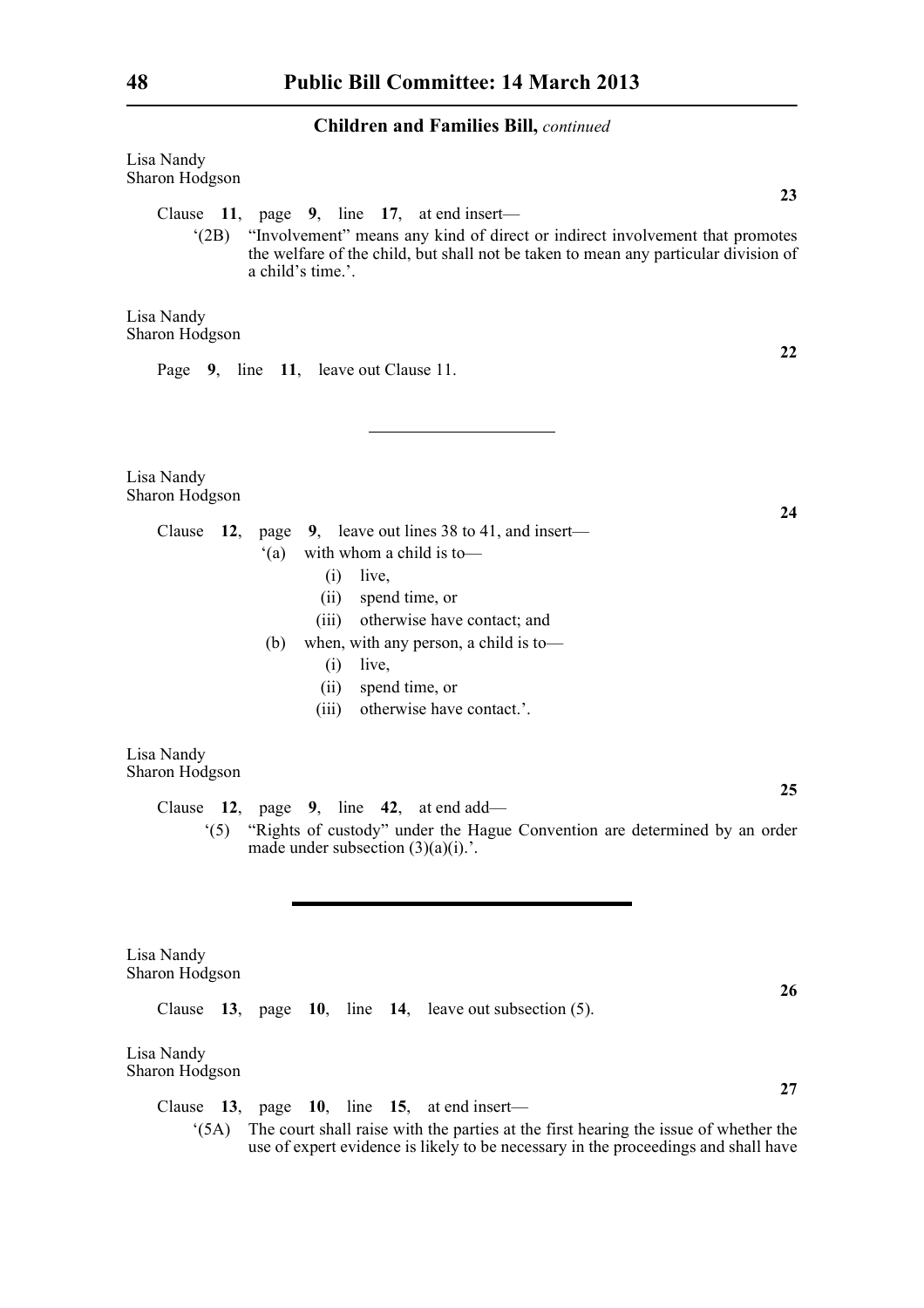particular regard to setting a timetable for consideration of applications for permission to put expert evidence before the court.'.

Lisa Nandy Sharon Hodgson

> Clause **14**, page **12**, line **15**, after 'issued', insert 'unless the court considers it necessary in order to safeguard or promote the child's welfare to permit additional time for the disposing of the application.'.

Lucy Powell

Clause **14**, page **12**, line **35**, at end insert 'or promote the child's long-term welfare.'.

Lisa Nandy Sharon Hodgson

> Clause **14**, page **13**, line **4**, after 'weeks', insert 'or, having taken into consideration the safeguarding and promotion of the child's welfare, following evidence presented to the court relating to a planned programme of intervention, such longer time period as the court deems appropriate.'.

Lisa Nandy Sharon Hodgson

> Clause **15**, page **14**, line **6**, at end insert— '(A1) Section 22 of the Children Act 1989 (general duty of local authority in relation to children looked after by them) is amended as follows—

> > In subsection (4), after "proposing to look after,", insert "including when making any fundamental change to the care plan before or after a care order has been made.".'.

Lisa Nandy Sharon Hodgson

> Clause **15**, page **14**, line **10**, after 'provisions', insert 'and sibling placement arrangements'.

Lisa Nandy Sharon Hodgson

> Clause **15**, page **14**, line **13**, at end insert 'unless it deems such consideration necessary in assessing the permanence provisions of the section 31A plan for the child concerned and making the care order, taking into account the circumstances of the

#### **30**

**28**

**33**

**29**

**32**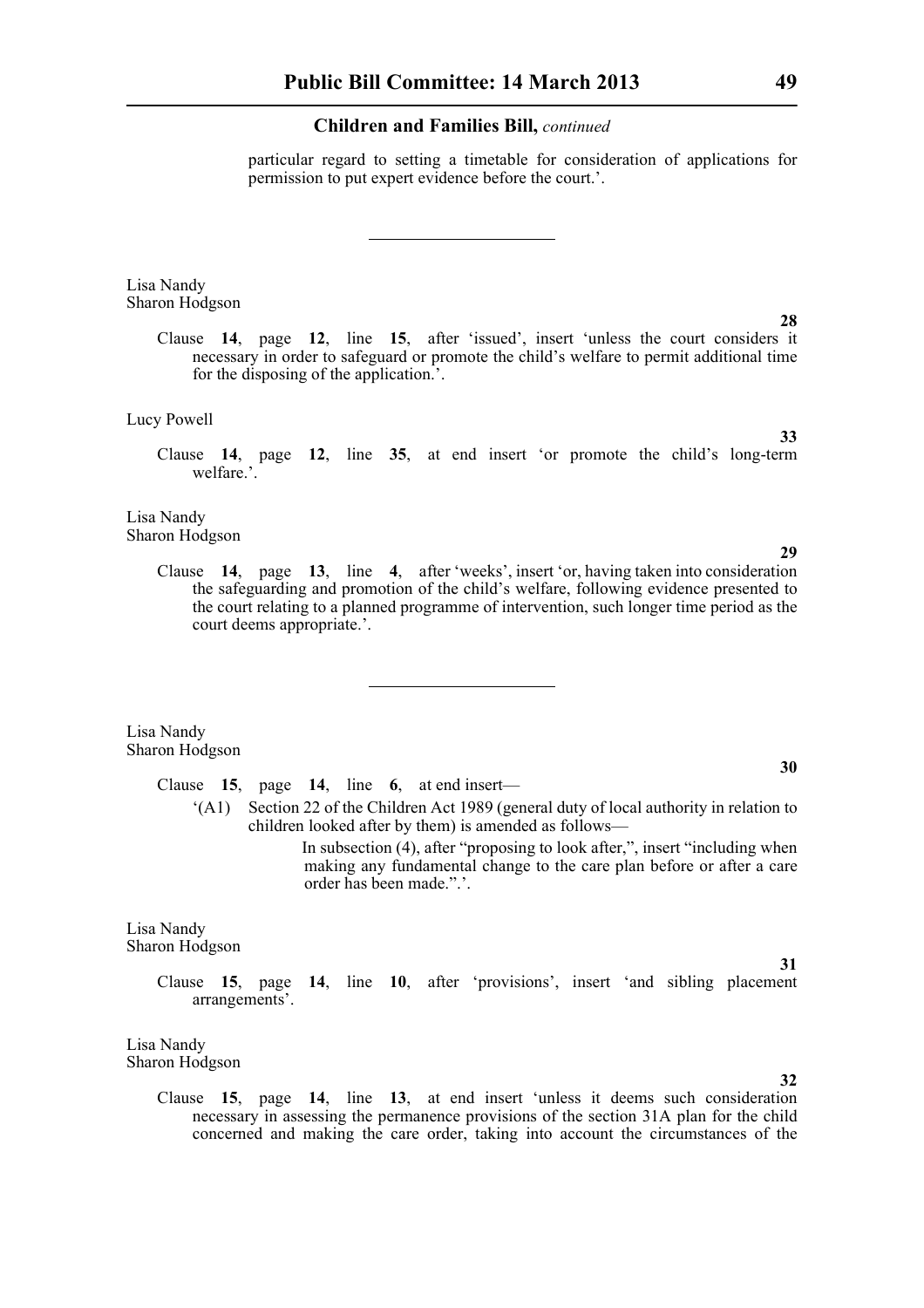application and the safeguarding and promotion of the child's welfare.'.

|         | Mr Edward Timpson  |     |                         |  |  |  |                                                                                                                                                                                                                                                                                |
|---------|--------------------|-----|-------------------------|--|--|--|--------------------------------------------------------------------------------------------------------------------------------------------------------------------------------------------------------------------------------------------------------------------------------|
|         |                    |     |                         |  |  |  | 55<br>$\star$ Clause 21, page 18, line 19, leave out 'all forms of'.                                                                                                                                                                                                           |
|         | Mr Edward Timpson  |     |                         |  |  |  |                                                                                                                                                                                                                                                                                |
|         |                    |     |                         |  |  |  | 56<br>$\star$ Clause 21, page 18, line 20, leave out '(whether or not'.                                                                                                                                                                                                        |
|         |                    |     |                         |  |  |  |                                                                                                                                                                                                                                                                                |
|         | Mr Robert Buckland |     |                         |  |  |  |                                                                                                                                                                                                                                                                                |
|         |                    | (2) |                         |  |  |  | 40<br>$\star$ Clause 22, page 18, line 33, at end add—<br>Regulations must make provision for how local authorities exercise their<br>functions referred to in subsection $(1)$ .'.                                                                                            |
|         | Mr Robert Buckland |     |                         |  |  |  |                                                                                                                                                                                                                                                                                |
| $\star$ |                    | (2) |                         |  |  |  | 54<br>Clause 22, page 18, line 33, at end insert—<br>Regulations must make provision for the collection and publication of data<br>relating to children and young people by type of Special Education Need.'.                                                                  |
|         | Mr Edward Timpson  |     |                         |  |  |  |                                                                                                                                                                                                                                                                                |
|         |                    |     | 'commissioning bodies'. |  |  |  | 57<br>$\star$ Clause 26, page 19, line 38, leave out 'clinical commissioning groups' and insert                                                                                                                                                                                |
|         | Mr Edward Timpson  |     |                         |  |  |  |                                                                                                                                                                                                                                                                                |
|         |                    |     |                         |  |  |  | 58<br>$\star$ Clause 26, page 20, line 6, leave out 'special educational needs of the children and<br>young people concerned' and insert 'learning difficulties and disabilities which result in<br>the children and young people concerned having special educational needs'. |
|         | Mr Robert Buckland |     |                         |  |  |  |                                                                                                                                                                                                                                                                                |
|         |                    |     | health and care'.       |  |  |  | 47<br>$\star$ Clause 26, page 20, line 7, leave out 'special educational' and insert 'educational,                                                                                                                                                                             |
|         | Mr Edward Timpson  |     |                         |  |  |  |                                                                                                                                                                                                                                                                                |
| ★       |                    | (8) |                         |  |  |  | 59<br>Clause 26, page 20, line 32, leave out subsection $(8)$ and insert—<br>A local authority's "partner commissioning bodies" are—                                                                                                                                           |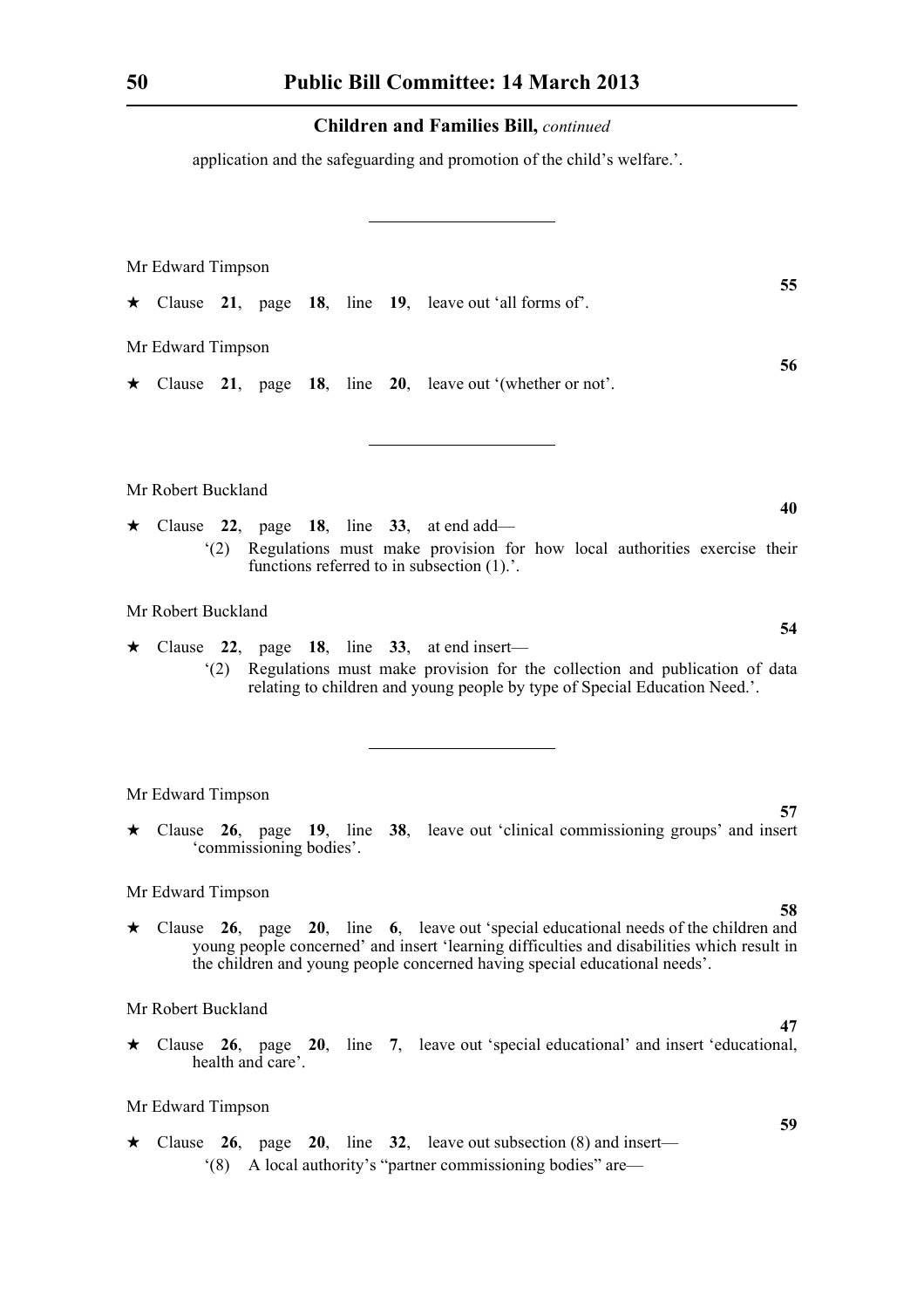- (a) the National Health Service Commissioning Board, to the extent that it is under a duty under section 3B of the National Health Service Act 2006 to arrange for the provision of services or facilities for any children and young people for whom the authority is responsible who have special educational needs, and
- (b) each clinical commissioning group that is under a duty under section 3 of that Act to arrange for the provision of services or facilities for any such children and young people.
- (9) Regulations may prescribe circumstances in which a clinical commissioning group that would otherwise be a partner commissioning body of a local authority by virtue of subsection  $(8)(b)$  is to be treated as not being a partner commissioning body of the authority.'.

Mr Robert Buckland

\* Clause **27**, page **20**, line **40**, after 'needs', insert 'and disabled children and young people.'.

Mr Robert Buckland

\* Clause **27**, page **20**, line **43**, after 'needs', insert 'and disabled children and young people.'.

#### Mr Robert Buckland

- $\star$  Clause 27, page 21, line 3, at end insert—
	- $(2A)$  If the education and care provision referred to in subsection (1)(a) and (b) is deemed insufficient to meet the needs of children and young people under subsection (2), a local authority must—
		- (a) publish these findings; and
		- (b) improve that provision until it is deemed by those consulted in subsection  $(3)$  to be sufficient to meet all the needs identified under section  $(22)$ .'.

Mr Edward Timpson

 $\star$  Clause 28, page 22, line 21, leave out from 'which' to end of line 22 and insert 'is under a duty under section 3 of the National Health Service Act 2006 to arrange for the provision of services or facilities for any children and young people for whom the authority is responsible;'.

#### Mr Robert Buckland

- $\star$  Clause 28, page 22, line 27, at end insert—
	- '(2A) The Local Government Ombudsman has jurisdiction for the purposes of this Part over the partners set out in subsections  $(2)(a)$  to  $(2)(i)$ .
	- (2B) The NHS Ombudsman has jurisdiction for the purposes of this Part over the partners set out in subsections  $(2)(i)$  to  $(2)(m)$ .

# **60**

**34**

**48**

**49**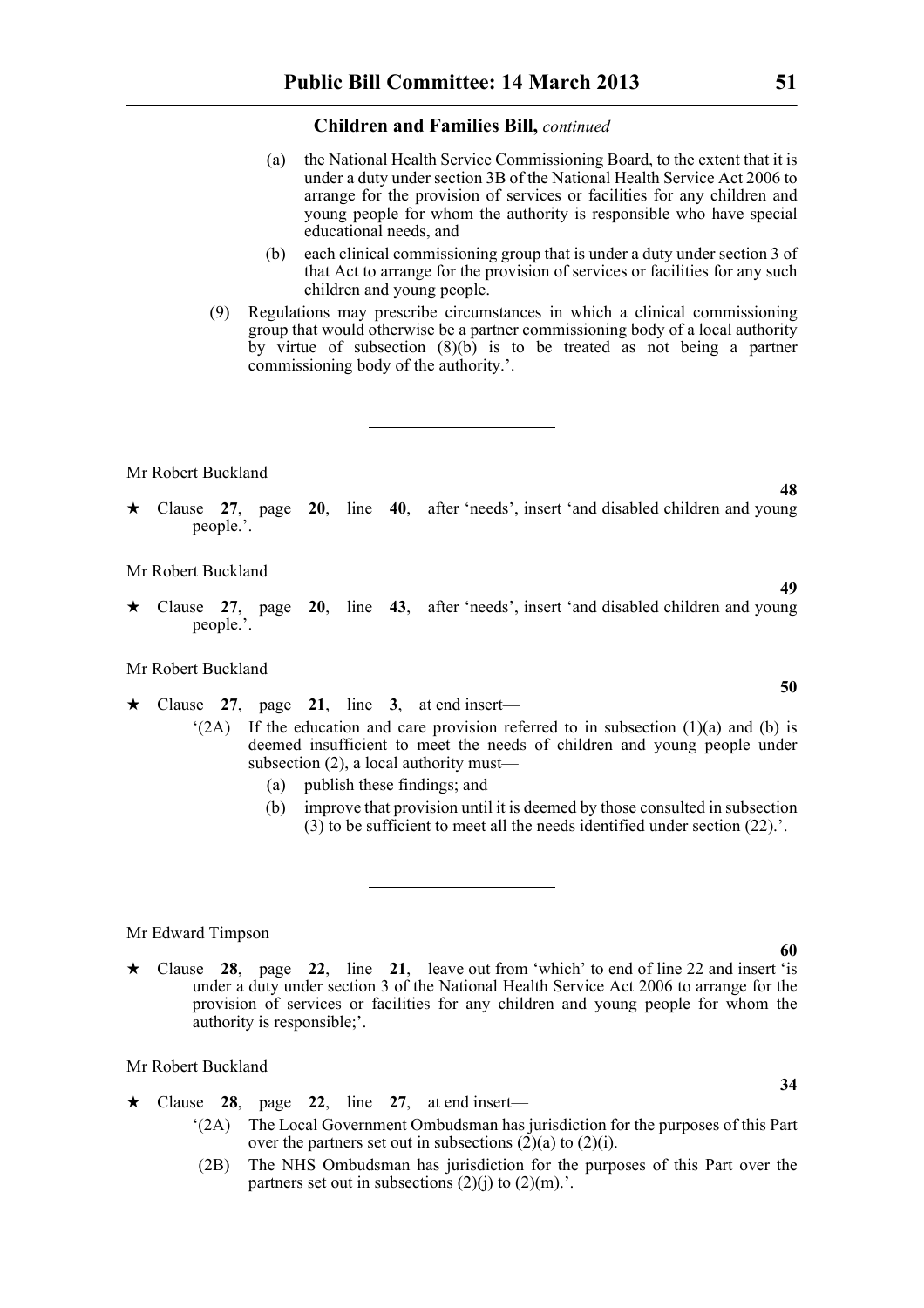Mr Edward Timpson

- $\star$  Clause 28, page 22, line 39, at end insert—
	- '(4) Regulations may prescribe circumstances in which a clinical commissioning group that would otherwise be a local partner of a local authority by virtue of subsection  $(2)(k)(ii)$  is to be treated as not being a local partner of the authority.'.

Mr Robert Buckland

\* Clause **30**, page **23**, line **33**, after 'employment', insert ', retaining employment and accessing benefits'.

Mr Robert Buckland

- $\star$  Clause 30, page 24, line 2, at end insert—
	- '(7A) Regulations must make provision about a national framework, including—
		- (a) the principles underpinning the local offer;
		- (b) how services in the local offer are to be reviewed;
		- (c) the scope of what should be covered by the local offer;
		- (d) the format in which a local offer will be prepared and published; and
		- (e) how services can be held to account for failing to deliver what is set out in the local offer.'.

Mr Robert Buckland

\* Clause **32**, page **25**, line **1**, after 'information', insert 'in an appropriately accessible form'.

Mr Robert Buckland

 $\star$  Clause 36, page 28, line 9, at end insert— '(c) the child or young person may be a disabled child under section 17 of the Children Act 1989 or section 28 of the Chronically Sick and Disabled Person's Act 1970.'.

Mr Robert Buckland

 $\star$  Clause 36, page 28, line 9, at end insert— '(c) they are a disabled child or young person under section 6 of the Equality Act 2010 who may need healthcare provision in order to manage their impairment.'.

**52**

**51**

**61**

**41**

**36**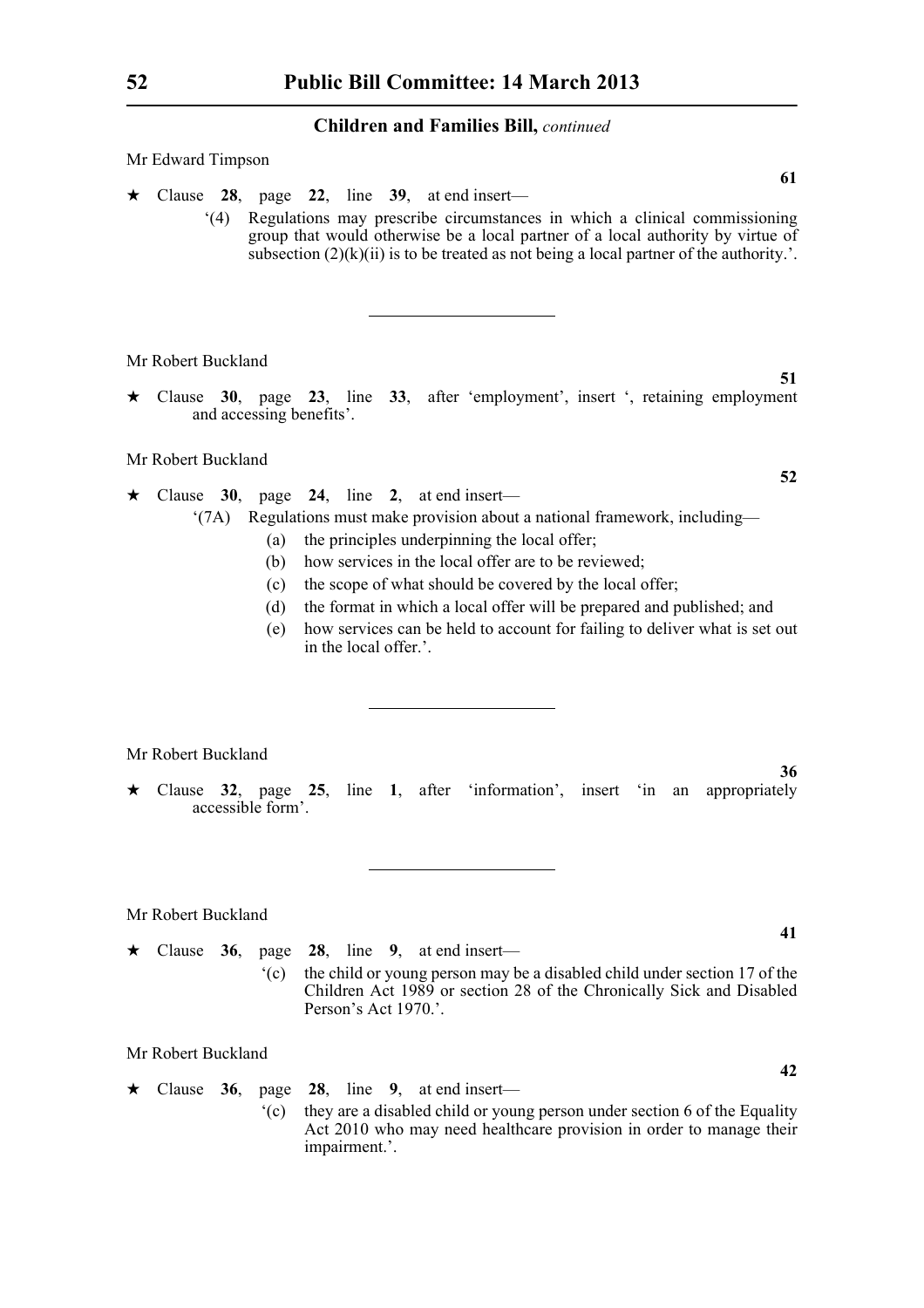| Mr Robert Buckland      |  |             |       |                                                                                                                                                                                                                                                                                                                                                                                                     |  |
|-------------------------|--|-------------|-------|-----------------------------------------------------------------------------------------------------------------------------------------------------------------------------------------------------------------------------------------------------------------------------------------------------------------------------------------------------------------------------------------------------|--|
|                         |  |             |       | 37<br>$\star$ Clause 36, page 28, line 10, leave out subsection (10).                                                                                                                                                                                                                                                                                                                               |  |
| Mr Robert Buckland      |  |             |       |                                                                                                                                                                                                                                                                                                                                                                                                     |  |
| $\star$ Clause 36, page |  | (1)<br>(11) | and   | 43<br>28, line 28, after 'assessments', insert 'including-<br>triggering assessments under section 17 of the Children's Act;<br>healthcare assessments.'.                                                                                                                                                                                                                                           |  |
| Mr Edward Timpson       |  |             |       |                                                                                                                                                                                                                                                                                                                                                                                                     |  |
|                         |  |             | 11.11 | 62<br>$\star$ Clause 37, page 29, line 3, leave out from 'provision' to end of line 4 and insert<br>$\cdot$ and the state of the state of $\cdot$ and $\cdot$ and $\cdot$ and $\cdot$ and $\cdot$ and $\cdot$ and $\cdot$ and $\cdot$ and $\cdot$ and $\cdot$ and $\cdot$ and $\cdot$ and $\cdot$ and $\cdot$ and $\cdot$ and $\cdot$ and $\cdot$ and $\cdot$ and $\cdot$ and $\cdot$ and $\cdot$ a |  |

- 'reasonably required by the learning difficulties and disabilities which result in him or her having special educational needs.
	- (2A) An EHC plan may also specify other health care and social care provision reasonably required by the child or young person.'.

Mr Robert Buckland

\* Clause **38**, page **29**, line **27**, at end insert— '(g) an institution of higher education which the young person has accepted an offer from.'.

#### Mr Edward Timpson

- $\star$  Clause 42, page 31, line 34, at end insert—
	- '(Z1) This section applies where a local authority maintains an EHC plan for a child or young person.'.

Mr Edward Timpson

- $\star$  Clause 42, page 31, line 35, leave out subsection (1) and insert—
	- '(1) The local authority must secure the specified special educational provision for the child or young person.
	- (1A) If the plan specifies health care provision, the responsible commissioning body must arrange the specified health care provision for the child or young person.
	- (1B) "The responsible commissioning body", in relation to any specified health care provision, means the body (or each body) that is under a duty to arrange health care provision of that kind in respect of the child or young person.'.

**63**

**44**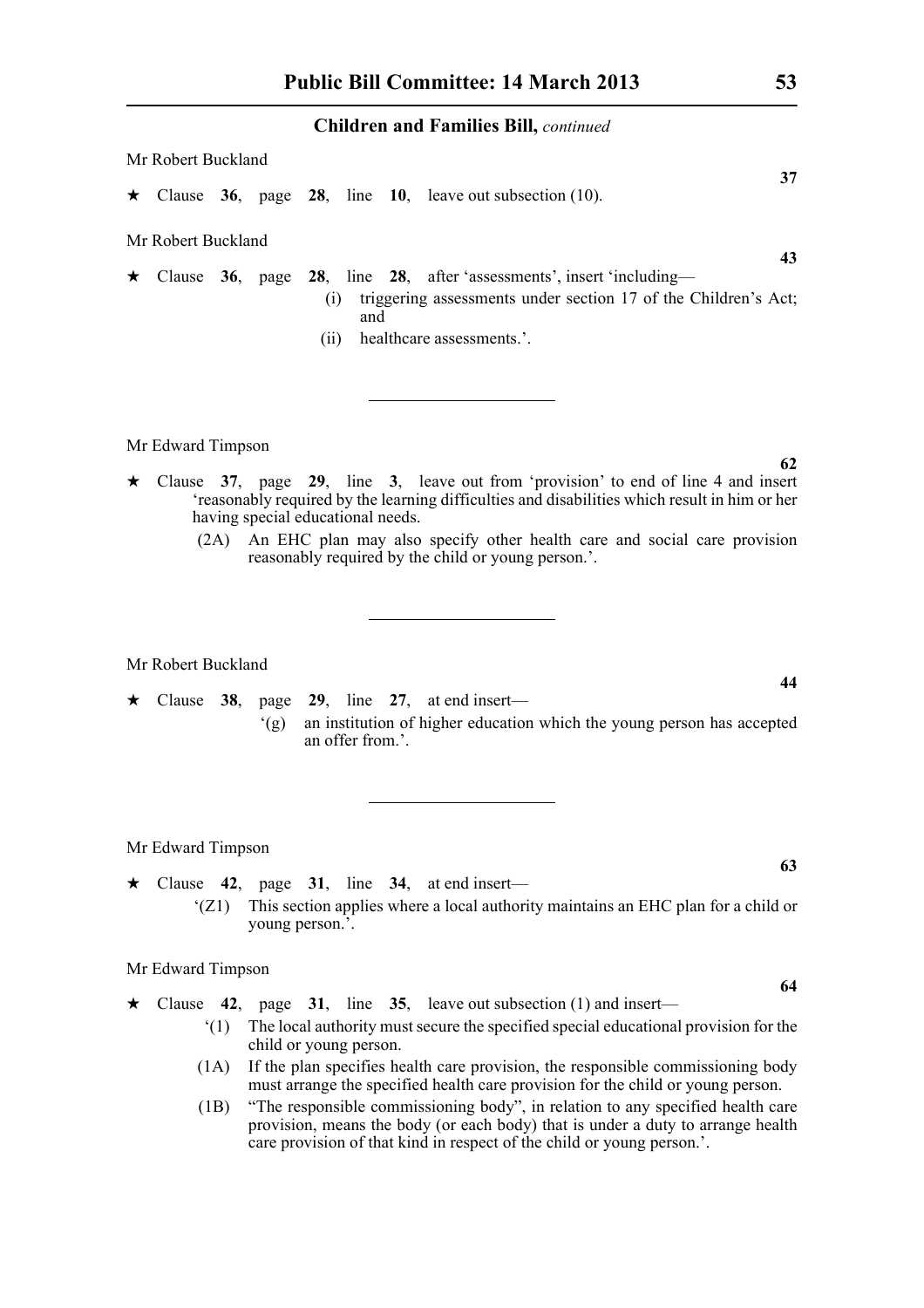| Mr Edward Timpson                                                                                                                                           |    |
|-------------------------------------------------------------------------------------------------------------------------------------------------------------|----|
| $\star$ Clause 42, page 31, line 37, leave out 'Subsection (1) does not apply if' and insert<br>'Subsections (1) and (1A) do not apply to the extent that'. | 65 |
| Mr Edward Timpson                                                                                                                                           |    |
| $\star$ Clause 42, page 31, line 38, after 'suitable', insert 'alternative'.                                                                                | 66 |
| Mr Edward Timpson                                                                                                                                           |    |
| $\star$ Clause 42, page 31, line 38, at end insert—<br>"(3) "Specified", in relation to an EHC plan, means specified in the plan."                          | 67 |
|                                                                                                                                                             |    |
| Mr Robert Buckland                                                                                                                                          |    |
| $\star$ Clause 44, page 32, line 18, after 'maintains', insert ', or has ever maintained,'.                                                                 | 45 |

Mr Robert Buckland

\* Clause **45**, page **33**, line **5**, leave out from 'authority' to end of line 6 and insert 'must maintain an EHC plan for a child or young person up to their 25th birthday unless'.

Mr Robert Buckland

- \* Clause **45**, page **33**, line **18**, leave out subsection (4) and insert—
	- '(4) A local authority may only cease to maintain an EHC Plan if—
		- (a) the authority has completed a transition review meeting with the child or young person and their family, at which there is agreement from all parties that the specified outcomes to the EHC plan have been achieved; and
		- (b) a transition plan has been completed in partnership with the child or young person and their family and other agencies, which supports their progression into the next phase, including higher education or employment.'.

Mr Robert Buckland

 $\star$  Clause 45, page 33, line 36, at end insert— '(d) the procedure to be followed for transition review meetings and transition plan development.'.

**46**

**38**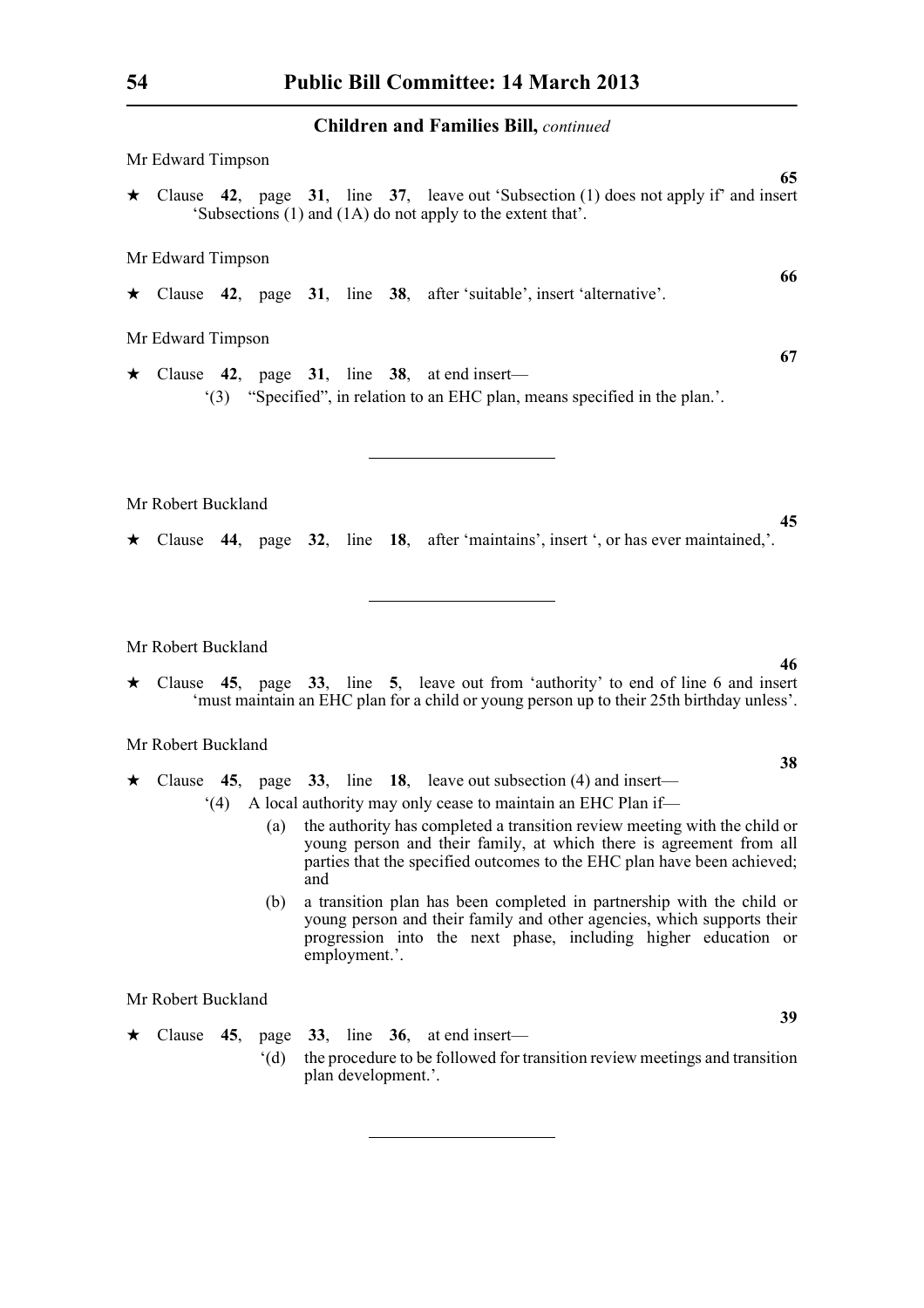| Mr Robert Buckland |  |                                    |  |  |  |                                                                                                                                                                    |  |  |
|--------------------|--|------------------------------------|--|--|--|--------------------------------------------------------------------------------------------------------------------------------------------------------------------|--|--|
|                    |  | $\mathcal{L}(\mathfrak{g})$<br>(h) |  |  |  | $\star$ Clause 50, page 35, line 42, at end insert—<br>the social care provision specified in an EHC plan;<br>the healthcare provision specified in an EHC plan.'. |  |  |

Mr Robert Buckland

 $\star$  Page 47, line 15, leave out Clause 69.

#### *NEW CLAUSES*

*Amendments to the Health Act 2006*

Alex Cunningham Bill Esterson Mr Steve Reed Pat Glass

To move the following Clause:—

- '(1) The Health Act 2006 is amended as follows.
- (2) After section 8, insert—

#### **"8A Offence of failing to prevent smoking in a private vehicle when children are present**

- (1) It is the duty of any person who drives a private vehicle to ensure that that vehicle is smoke-free whenever a child or children under the age of 18 are in such vehicle or part of such vehicle.
- (2) A person who fails to comply with the duty in subsection (1) commits an offence.
- (3) A person convicted of an offence under this section who has not previously been convicted of such an offence shall have the option of attending a smoke-free driving awareness course in place of paying a fine under subsection (4).
- (4) A person who does not wish to attend an awareness course or who has previously been convicted of an offence under this section is liable on summary conviction to a fine of £60.
- (5) The Secretary of State may introduce regulations to alter the level of penalty payable under subsection (4).
- (6) The Secretary of State shall update all relevant regulations regarding the offence created under subsection (2) within six months of this section coming into force.

**35**

**53**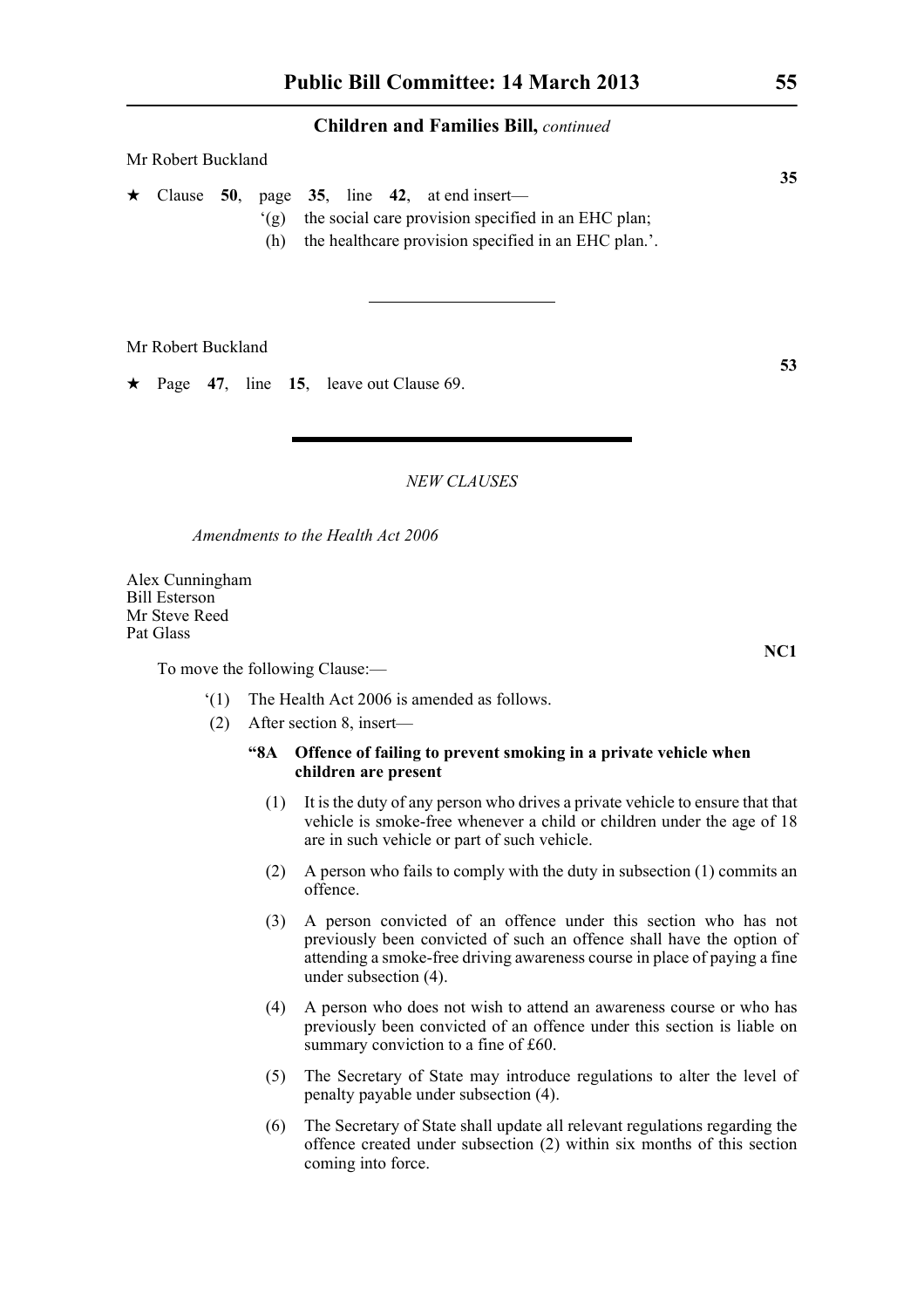- (7) The Secretary of State shall introduce regulations within six months of this section coming into force to prescribe the format of the awareness course in subsection (3).".
- (3) In section 79(4)(a), leave out "or  $8(7)$ " and insert ",  $8(7)$ , or  $8A(5)$ .".

*Information sharing*

Bill Esterson Ann Coffey

To move the following Clause:—

'Before the end of one year beginning with the day on which this Act receives Royal Assent, the Secretary of State must—

- (a) carry out a review of the benefits and risks to children, young people and their families of increased information sharing between front-line practitioners who provide services to them; and
- (b) publish a report of the conclusions of the review.'.

*Assessment and provision of adoption support services*

Bill Esterson Ann Coffey

To move the following Clause:—

- '(1) Part 1 of the Adoption and Children Act 2002 is amended as follows.
- (2) In section 4, leave out subsection (1) and insert the following new subsections—
	- $\lq(1)$  Subject to subsection (1A), a local authority must in each year offer an assessment of those persons' needs for adoption support services to—
		- (a) any of the persons mentioned in paragraphs (a) to (c) of section  $3(1)$ , or
		- (b) any other person who falls within a description prescribed by regulations (subject to subsection (7)(a)).
	- (1A) Any requirement for an annual assessment under subsection (1) can be postponed for one or more years with the agreement of the persons concerned.
	- (1B) Following any assessment under subsection (1) the local authority must—
		- (a) provide the persons concerned with the findings of the assessment;
		- (b) specify in writing what services will be provided to meet these needs;

**NC2**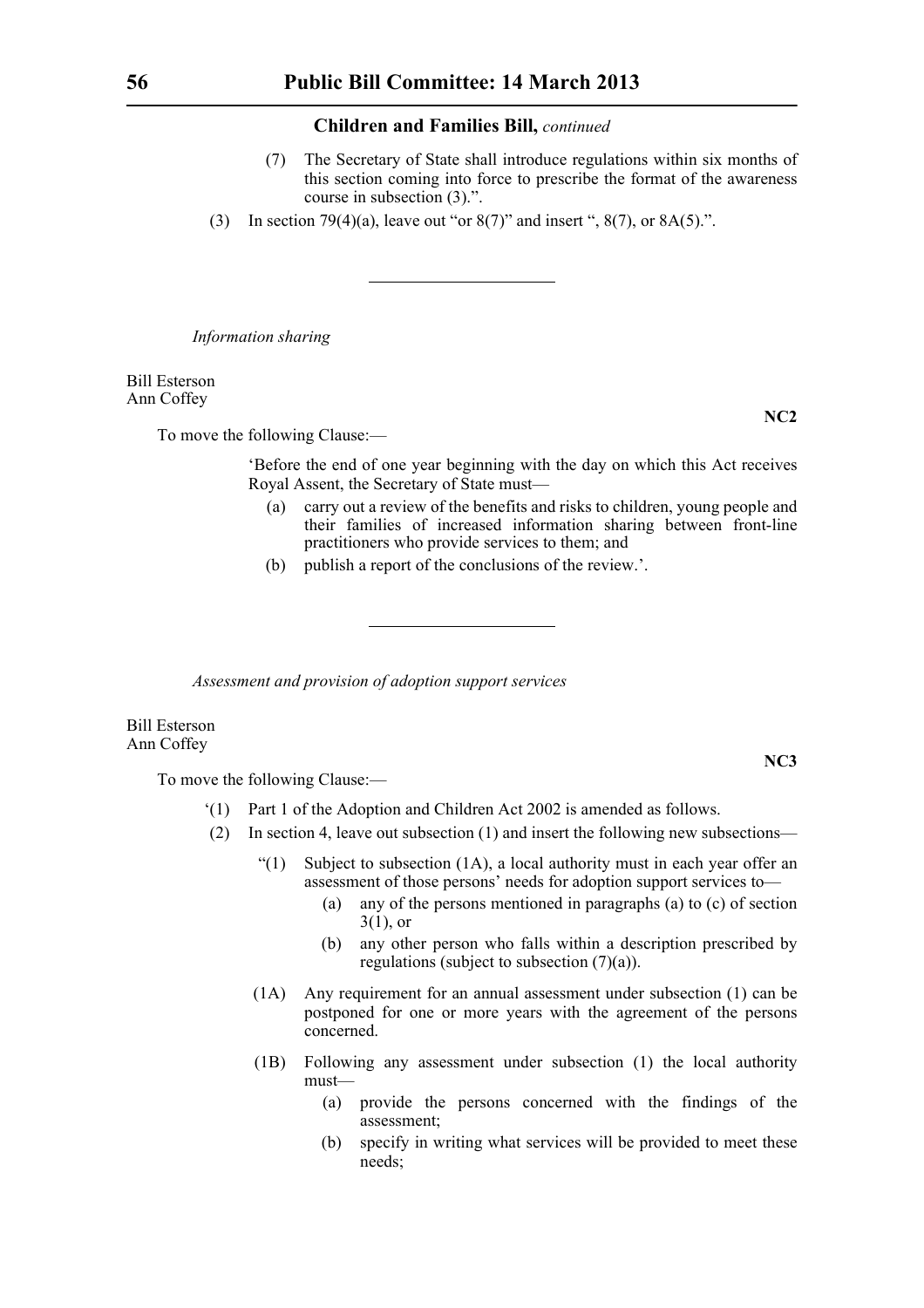- (c) explain in writing where the local authority is unable to provide services to meet identified needs; and
- (d) keep a record of all unmet needs and the reasons for them.".'.

*Continuity in the arrangements for the people with whom a child is to live*

#### Bill Esterson

To move the following Clause:—

- $(1)$  In section 1 of the Children Act 1989, insert the following after subsection  $(2A)$ 
	- "(2B) In any family proceedings, unless the contrary is shown, a court is to presume that continuity in the arrangements relating to the person or people with whom a child is to live will further the child's welfare.".
- (2) In section 22 of the Children Act 1989, insert the following after subsection (3)—
	- "(3ZA) A local authority is to presume, unless the contrary is shown, that continuity in the arrangements relating to the person or people with whom a child looked after by that local authority is to live will help to fulfil its duty under subsection  $(3)(a)$  to safeguard and promote the welfare of that child."

*Long-term post-adoption and fostering support*

Bill Esterson Ann Coffey

To move the following Clause:—

'A local authority must ensure that its adoption support services, special guardianship support services and fostering support services are provided in a way which is in the long-term interests of those for whom they are provided.'.

*Status, rights and remuneration of non-biological parents*

Bill Esterson Ann Coffey

To move the following Clause:—

'(1) Before the end of one year beginning with the day on which this Act receives Royal Assent, the Secretary of State must—

**NC5**

**NC6**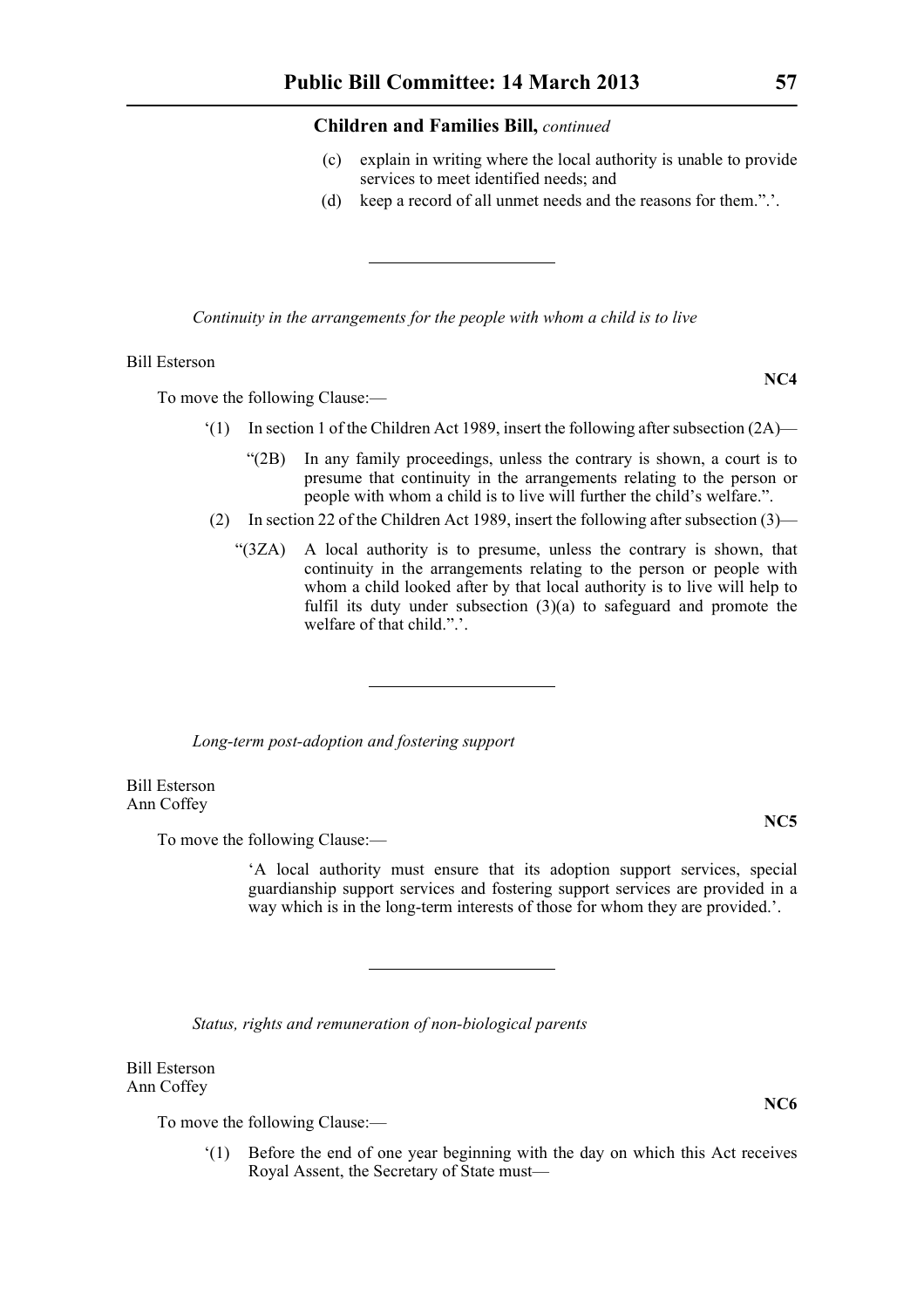- (a) carry out a review of—
	- (i) options for the professional recognition of carers who look after children who are not their biological children, to include foster parents, residential social workers and adoptive parents;
	- (ii) the status and rights of these carers; and
	- (iii) arrangements for the remuneration of these carers; and
- (b) publish a report of the conclusions of the review.'.

*Minimum four-day week requirement for special educational provision at further education institutions*

Dr Julian Lewis Caroline Nokes

To move the following Clause:—

'Where an institution within the further education sector in England admits a young person aged under 19 for whom an EHC plan is maintained, it must deliver the special educational provision required by that young person on at least four days in every week in which that provision is delivered.'.

*Special guardianship support services: personal budgets*

Lucy Powell

To move the following Clause:—

'In Part 2 of the Children Act 1989, after section 14F (Special guardianship support services), insert—

#### **"14G Special guardianship support services: personal budgets**

- (1) This section applies where—
	- (a) after carrying out an assessment under section 14F, a local authority in England decides to provide any special guardianship support services to a person ("the recipient"), and
	- (b) the recipient is a child being cared for by a special guardian or a special guardian.
- (2) The local authority must prepare a personal budget for the recipient if asked to do so by the recipient or (in prescribed circumstances) a person of a prescribed description.
- (3) The authority prepares a "personal budget" for the recipient if they identify an amount as available to secure the special guardianship support services that they have decided to provide, with a view to the recipient being involved in securing those services.

**NC7**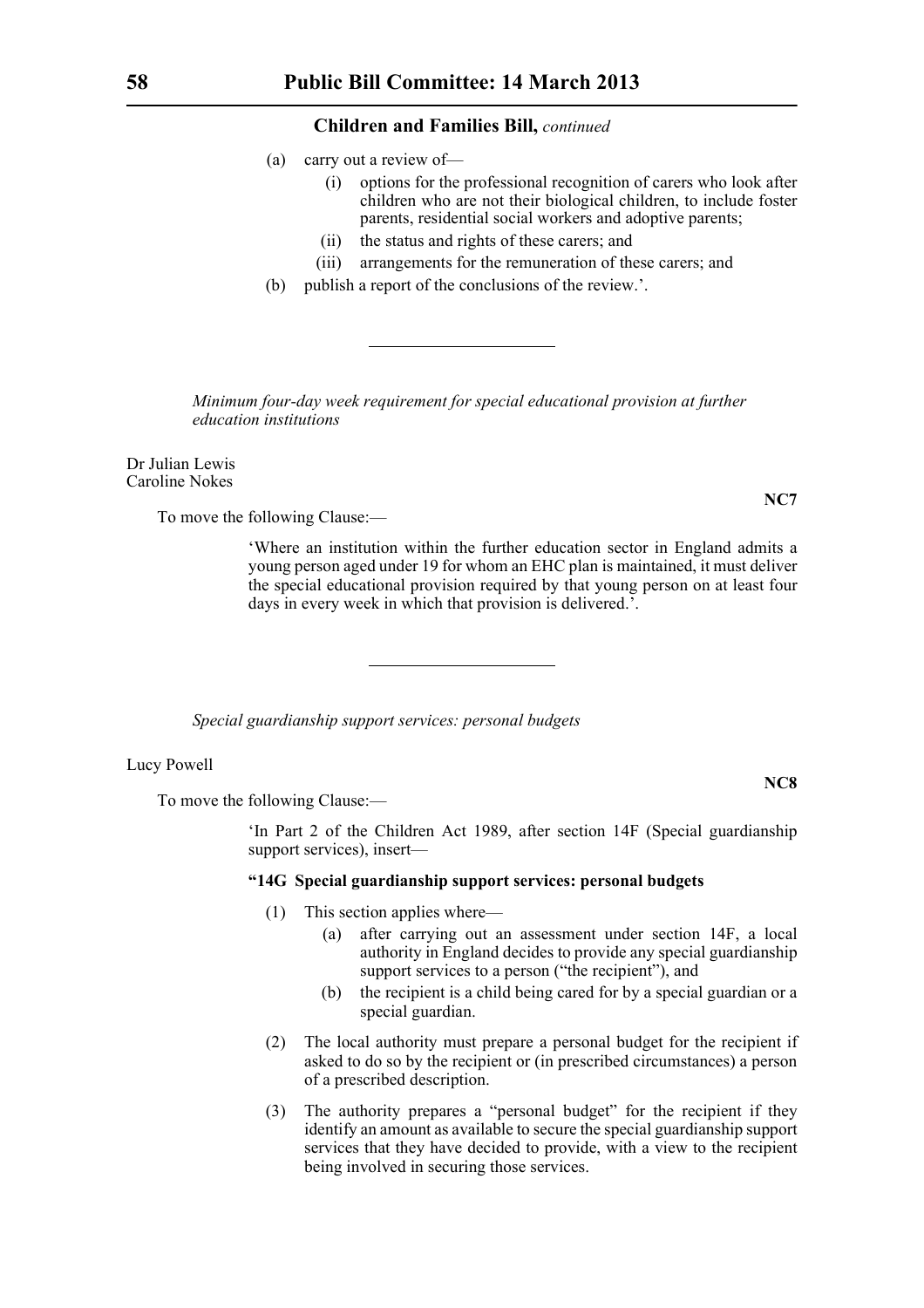- (4) Regulations may make provision about personal budgets, in particular—
	- (a) about requests for personal budgets;
	- (b) about the amount of a personal budget;
	- (c) about the sources of the funds making up a person budget;
	- (d) for payments ("direct payments") representing all or part of a personal budget to be made to the recipient, or (in prescribed circumstances) a person of a prescribed description, in order to secure any special guardianship support services to which the budget relates;
	- (e) about the description of special guardianship support services to which personal budgets and direct payments may (and may not) relate;
	- (f) for a personal budget or direct payment to cover the agreed cost of the special guardianship support services to which the budget or payment relates;
	- (g) about when, how, to whom and on what conditions direct payments may (and may not) be made;
	- (h) about when direct payments may be required to be repaid and the recovery of unpaid sums;
	- (i) about conditions with which a person or body making direct payments must comply before, after or at the time of making a direct payment;
	- (j) about arrangements for providing information, advice or support in connection with personal budgets and direct payments.
- (5) If the regulations include provision authorising direct payments, they must—
	- (a) require the consent of the recipient, or (in prescribed circumstances) a person of a prescribed description, to be obtained before direct payments are made;
	- (b) require the authority to stop making direct payments where the required consent is withdrawn.
- (6) Any special guardianship support services secured by means of direct payments made by a local authority are to be treated as special guardianship support services provided by the authority for all purposes, subject to any prescribed conditions or exceptions.
- (7) In this section "prescribed" means prescribed by regulations.'.

*Special guardianship support services: duty to provide information*

#### Lucy Powell

To move the following Clause:—

'In Part 2 of the Children Act 1989, after section 14G (Special guardianship support services: personal budgets), insert—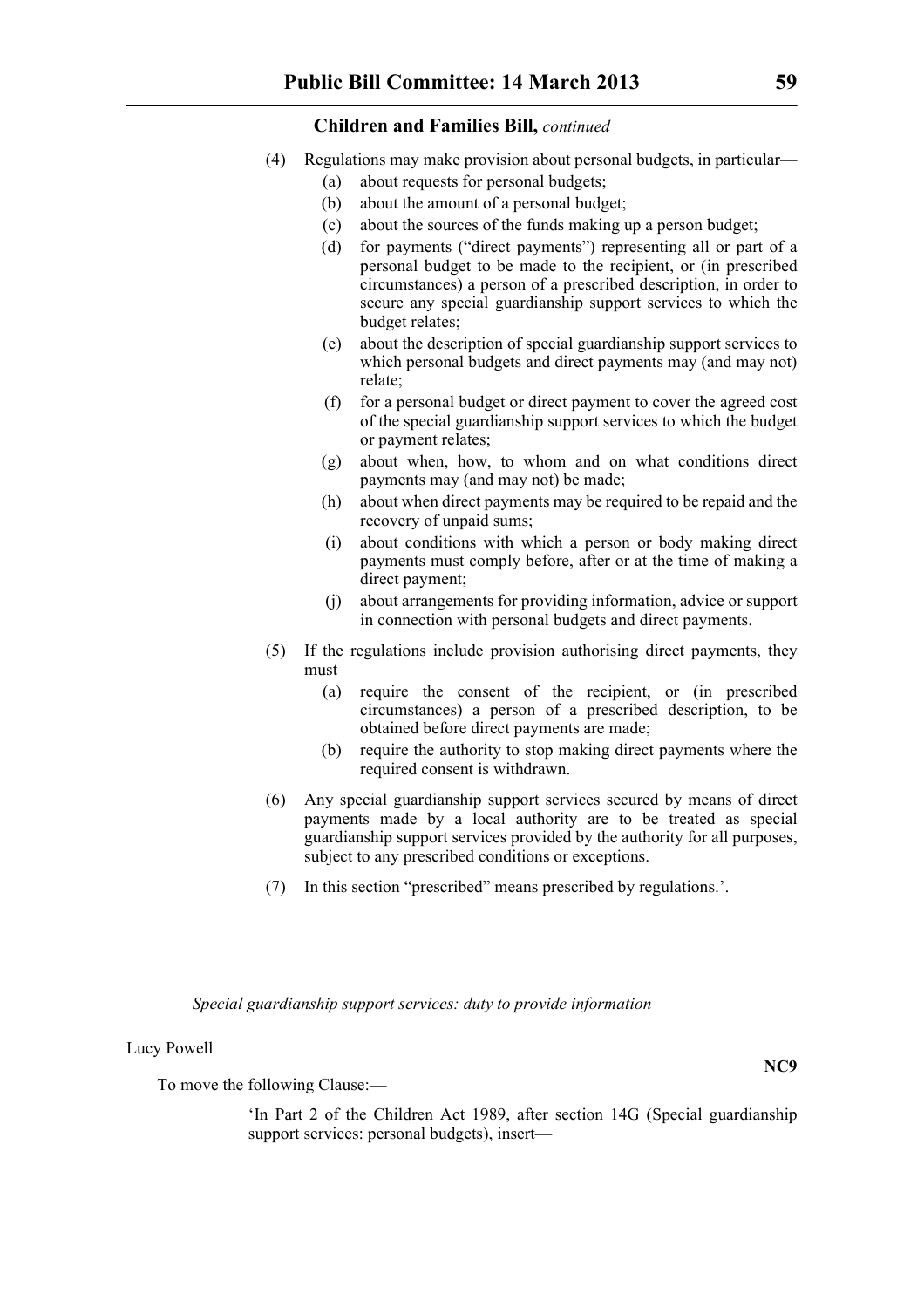#### **"14H Special guardianship support services: duty to provide information**

- (1) Except in circumstances prescribed by regulations, a local authority in England must provide the information specified in subsection (2) to—
	- (a) any person who has contacted the authority to request information about special guardianship support,
	- (b) any person within the authority's area who the authority are aware is a special guardian for a child, and
	- (c) any person within the authority's area who is a special guardian and has contacted the authority to request any of the information specified in subsection (2).
- (2) The information is—
	- (a) information about the special guardianship support services available to people in the authority's area;
	- (b) information about the right to request an assessment under section 14F (assessments etc for special guardianship support services), and the authority's duties under that section and regulations made under it;
	- (c) information about the authority's duties under section 14G (special guardianship support services: personal budgets) and the regulations made under it;
	- (d) any other information prescribed by regulations.'.

*Review of impact of under-occupancy penalty on prospective adopters, prospective special guardians and foster parents*

Lisa Nandy Mrs Sharon Hodgson Bill Esterson

**NC10**

To move the following Clause:—

'Before the end of one year beginning with the day on which this Act receives Royal Assent, the Secretary of State must—

- (a) carry out a review of the impact of the housing under-occupancy penalty on prospective adopters, prospective special guardians and foster parents, and
- (b) publish a report of the conclusions of the review.'.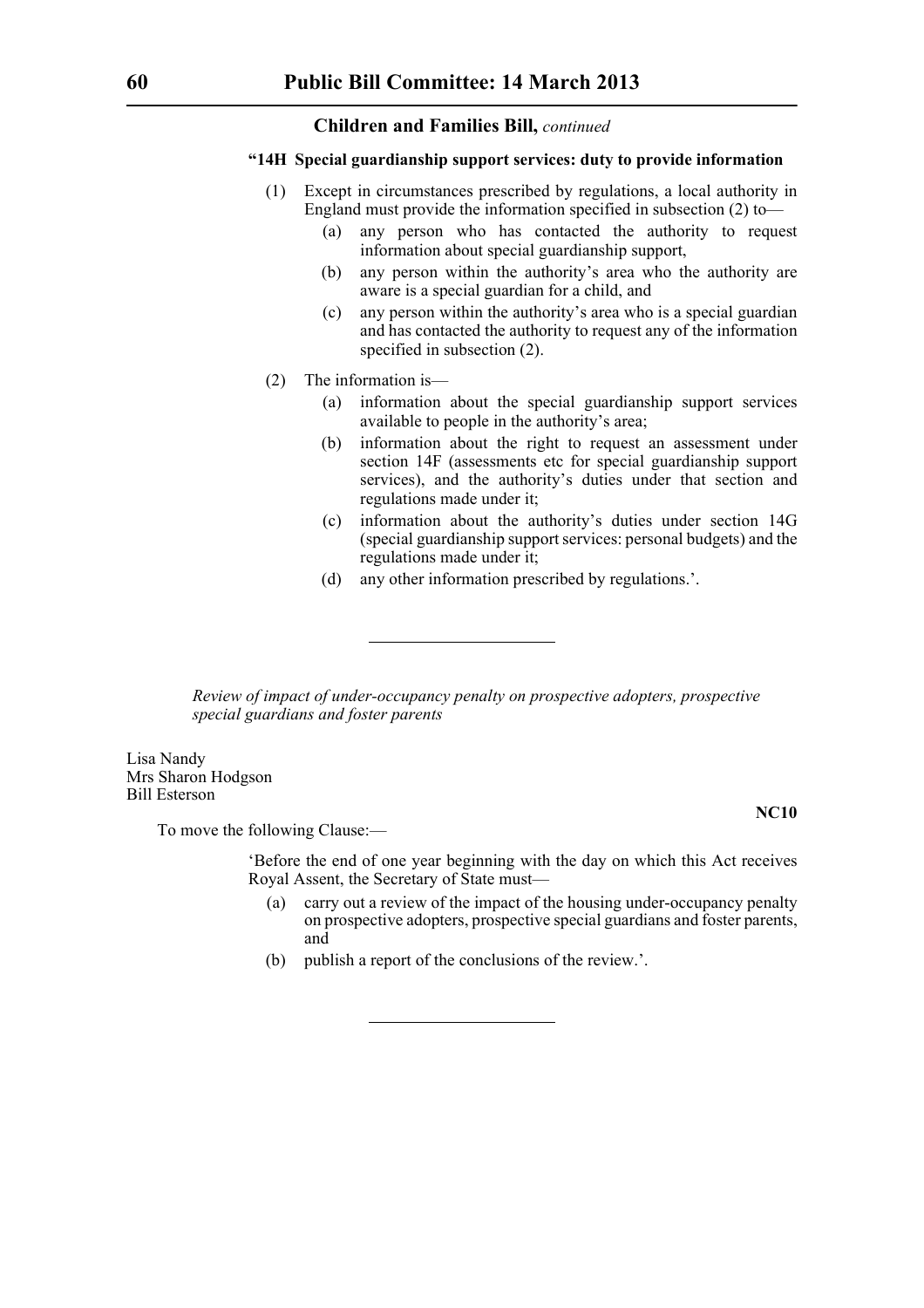*Pre-proceedings work with families*

Lisa Nandy Mrs Sharon Hodgson

To move the following Clause:—

- '(1) Section 47 of the Children Act 1989 (Local authority's duty to investigate) is amended as follows—
- (2) After subsection (12) insert—
	- "(13) Where, as a result of complying with this section, a local authority concludes that a child may need to become looked after in order to safeguard and promote the child's welfare, the local authority must, unless emergency action is required,—
		- (a) identify, and consider the willingness and suitability of any relative, friend or other person connected with the child, to care for them as an alternative to them becoming looked after by unrelated carers;
		- (b) offer the child's parents or other person with parental responsibility a family group conference to develop a plan which will safeguard and promote the child's welfare.".'.

*Provision of health services for children looked after by local authorities*

Annette Brooke

To move the following Clause:—

- '(1) Following a medical assessment at the time of a child being taken into care, the clinical commissioning group has a duty to health services, where appropriate.
- (2) Health services includes, but is not limited to, therapeutic counselling and other mental health services.'.

*Welfare of the child - quality of parental relationship*

Lisa Nandy Sharon Hodgson

To move the following Clause:—

'Section 1 of the Children Act 1989 (welfare of the child) is amended by the addition at the end of subsection (3) of the following paragraph:

**NC12**

**NC13**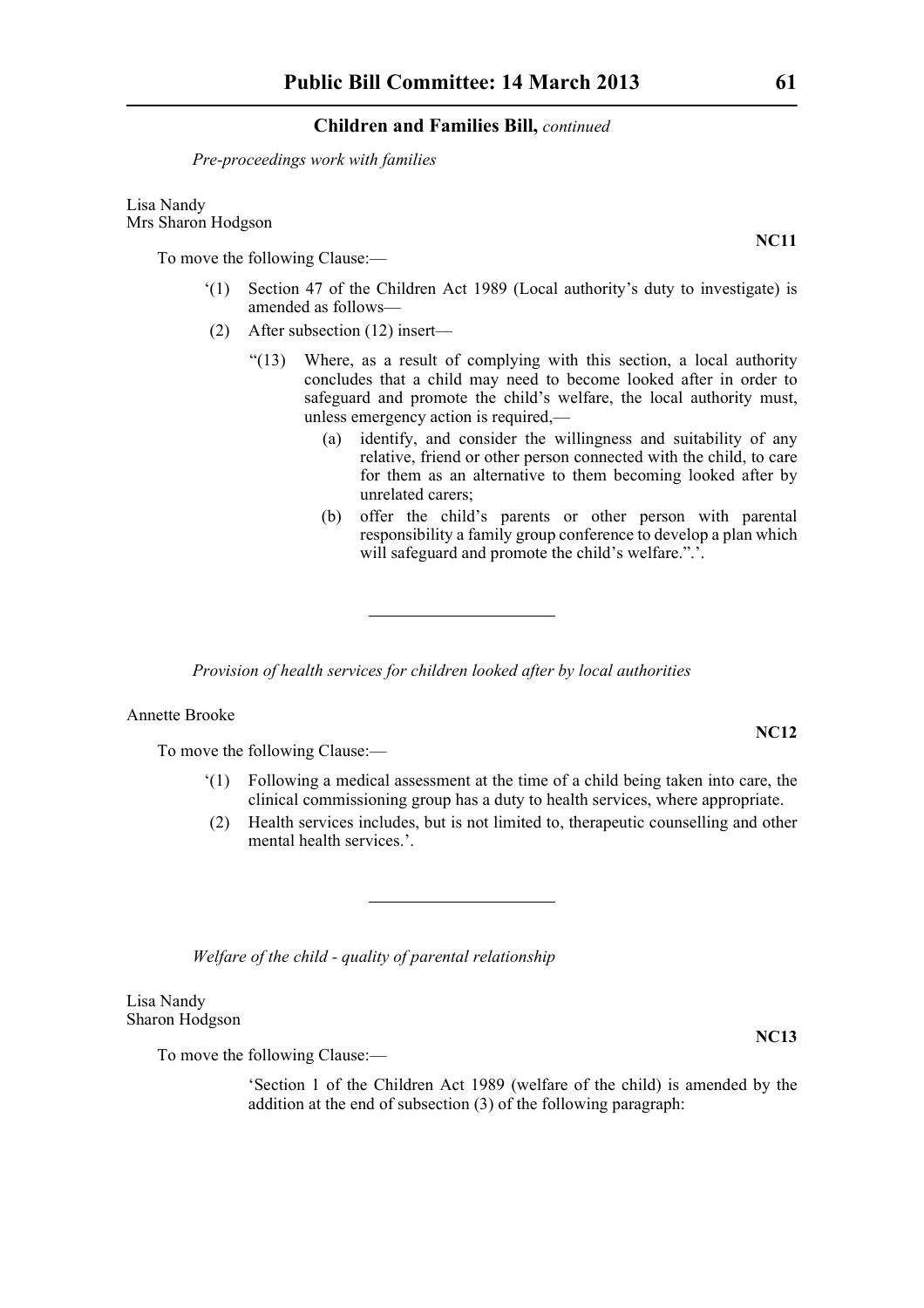"(h) the quality of the relationship that the child has with each of his parents, both currently and in the foreseeable future.".'.

*Arrangements for the provision of evidence by staff of a local authority or of an authorised applicant in children proceedings*

Lisa Nandy Sharon Hodgson

To move the following Clause:—

- '(1) The Secretary of State must make arrangements to support a person who is instructed to provide evidence for use in children proceedings if they are a member of the staff of a local authority or of an authorised applicant under section  $13(8)(a)(i)$ .
- (2) The arrangements described in subsection (1) may include—
	- (a) training prior to the proceedings,
	- (b) coaching whilst at court,
	- (c) designated facilities at court to enable preparation for the proceedings, and
	- (d) any other arrangements the Secretary of State believes will enable members of the staff of a local authority or of an authorised applicant to provide evidence in the proceedings.'.

*Duty to assess young carers' needs for support*

Mr Robert Buckland [R] Annette Brooke

 $\hat{\mathbb{R}}$  To move the following Clause:—

- '(1) Where it appears to a local authority that a child within their area may provide or be about to provide care to an adult or a child who is disabled, and may be taken to be a child in need under section 17(10) of the Children Act 1989, the authority must assess—
	- (a) whether the child does have needs for support (or is likely to do so in the future), and
	- (b) if the child does, what those needs are (or are likely to be in the future).
- (2) A local authority, in carrying out an assessment under subsection (1), must consider whether, with a view to safeguarding and promoting the child's welfare—
	- (a) the adult may need to be assessed for care and support need,
	- (b) the adult is an "adult needing care",

**NC15**

<sup>[</sup>R] Relevant registered interest declared.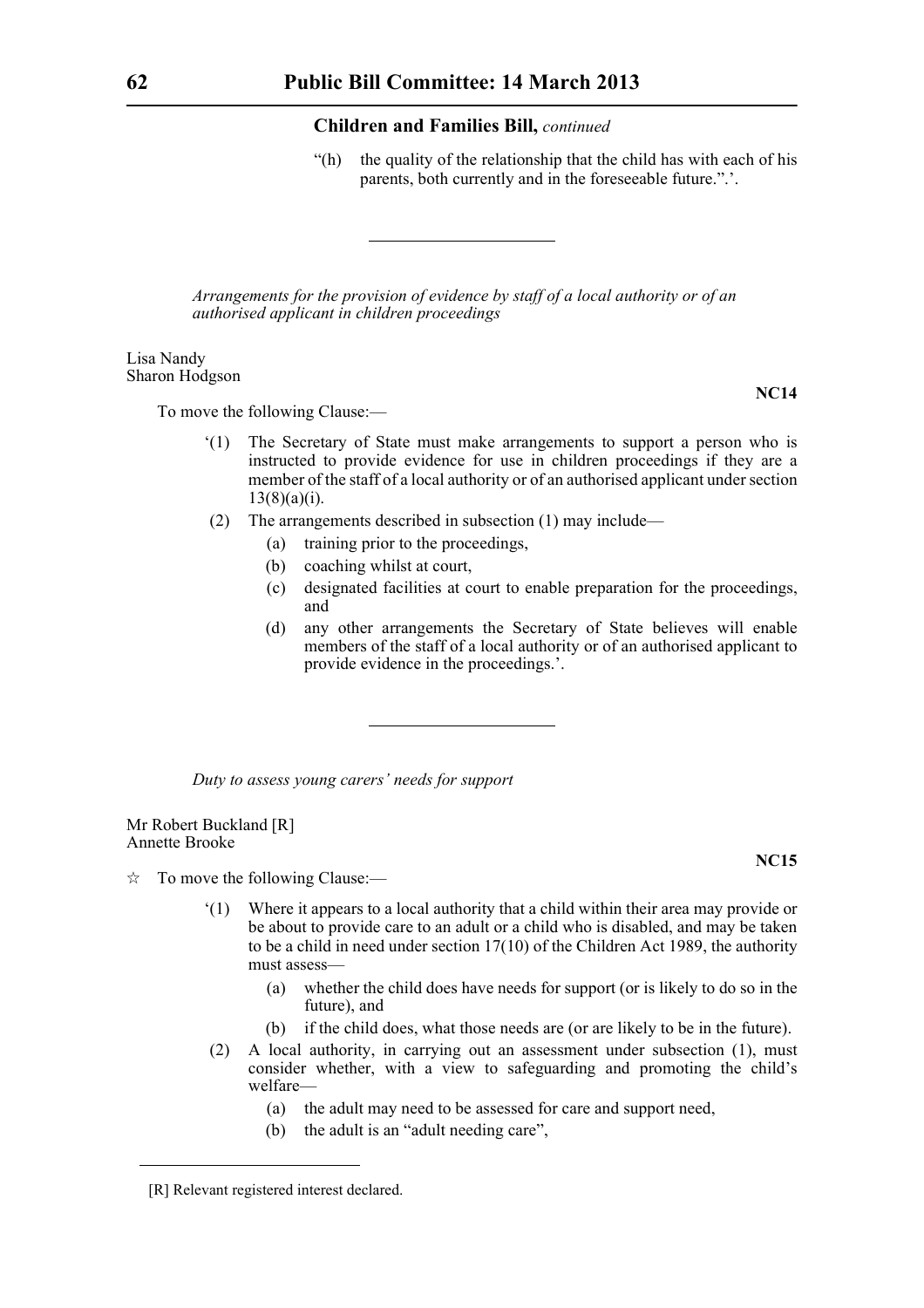(c) the disabled child may need to be assessed for care and support needs.

- (3) For the purpose of this section a child shall be taken to be in need if—
	- (a) he is unlikely to achieve or maintain, or have the opportunity of achieving or maintaining a reasonable standard of health or development without the provision for him of services by a local authority,
	- (b) his health or development is likely to be significantly impaired, or further impaired, without provision for him of such services, or
	- (c) he is disabled.
- (4) A child who "may provide care" is a child who may provide or be about to provide care for an adult (an "adult needing care") or a child who is a child in need.
- (5) "Child in need" means a child for whom, or for whose family or for a member of whose family, services are being provided under section 17 of the Children Act 1989 (services for children in need, their families and others).
- (6) "Adult" means an "adult needing care".'.

*Duty to secure social care provision in accordance with EHC Plan*

Mr Robert Buckland

- $\star$  To move the following Clause:—
	- '( ) A local authority that maintains an EHC plan for a child or young person must secure the social care provision identified through an assessment under section 17 of the Children Act 1989 specified in the plan.'.

#### ORDER OF THE HOUSE [25 FEBRUARY 2013]

That the following provisions shall apply to the Children and Families Bill:

#### *Committal*

1. The Bill shall be committed to a Public Bill Committee.

#### *Proceedings in Public Bill Committee*

- 2. Proceedings in the Public Bill Committee shall (so far as not previously concluded) be brought to a conclusion on Tuesday 23 April 2013.
- 3. The Public Bill Committee shall have leave to sit twice on the first day on which it meets.

#### *Consideration and Third Reading*

- 4. Proceedings on Consideration shall (so far as not previously concluded) be brought to a conclusion one hour before the moment of interruption on the day on which those proceedings are commenced.
- 5. Proceedings on Third Reading shall (so far as not previously concluded) be brought to a conclusion at the moment of interruption on that day.
- 6. Standing Order No. 83B (Programming committees) shall not apply to proceedings on Consideration and Third Reading.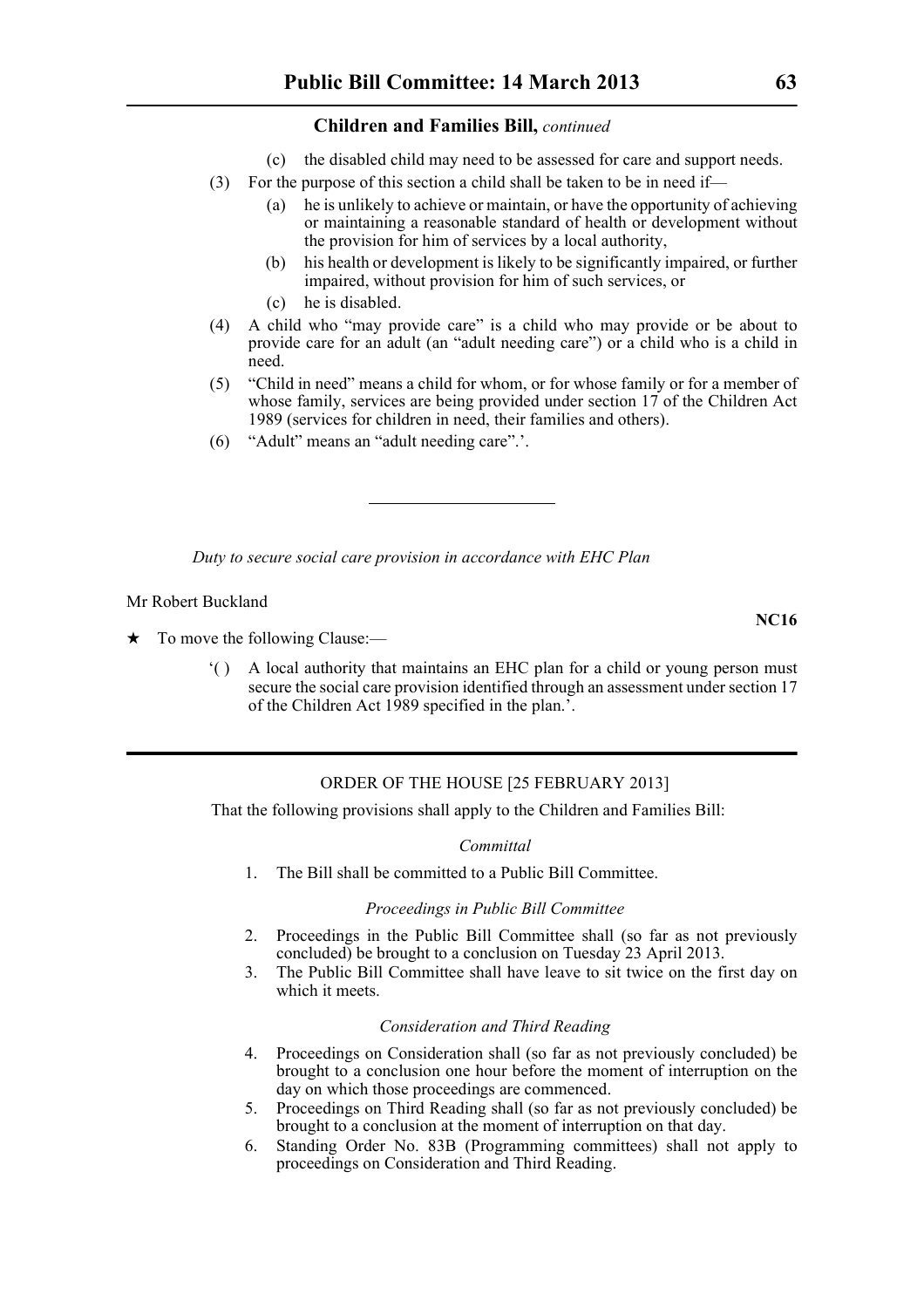#### *Other proceedings*

7. Any other proceedings on the Bill (including any proceedings on consideration of Lords Amendments or on any further messages from the Lords) may be programmed.

#### ORDER OF THE COMMITTEE [5 MARCH 2013]

#### That—

- (1) the Committee shall (in addition to its first meeting at 8.55 am on Tuesday 5 March) meet—
	- (a) at 2.00 pm on Tuesday 5 March;
	- (b) at 11.30 am and 2.00 pm on Thursday 7 March;
	- (c) at 9.25 am and 2.00 pm on Tuesday 12 March;
	- (d) at 11.30 am and 2.00 pm on Thursday 14 March;
	- (e) at 9.25 am and 2.00 pm on Tuesday 19 March;
	- (f) at 11.30 am and 2.00 pm on Thursday 21 March;
	- (g) at 9.25 am and 2.00 pm on Tuesday 16 April;
	- (h) at 11.30 am and 2.00 pm on Thursday 18 April; and
	- (i) at 9.25 am and 2.00 pm on Tuesday 23 April;
- (2) the Committee shall hear oral evidence in accordance with the following Table:

### **TABLE**

| Date            | Time                                     | Witness                                                                                                                                                                              |
|-----------------|------------------------------------------|--------------------------------------------------------------------------------------------------------------------------------------------------------------------------------------|
| Tuesday 5 March | Until no later<br>than $10.00$ am        | Department for Education;<br>Department for Business,<br>Innovation and Skills                                                                                                       |
| Tuesday 5 March | Until no later<br>than $10.45$ am        | The Thomas Coram Foundation<br>for Children (Coram); Professor<br>Julie Selwyn, Professor of Child<br>and Family Social Work,<br>University of Bristol; TACT                         |
| Tuesday 5 March | Until no later<br>than $11.25$ am        | David Norgrove, Chair of Family<br>Justice Review and Chair of<br>Family Justice Board; Lord Justice<br>Munby, President of the Family<br>Division; Coram Children's Legal<br>Centre |
| Tuesday 5 March | Until no later<br>than $2.45$ pm         | Council for Disabled Children;<br>Every Disabled Child Matters;<br><b>Special Education Consortium</b>                                                                               |
| Tuesday 5 March | Until no later<br>than $3.30 \text{ pm}$ | Achievement for All; Independent<br>Parental Special Education<br>Advice; Institute of Education                                                                                     |